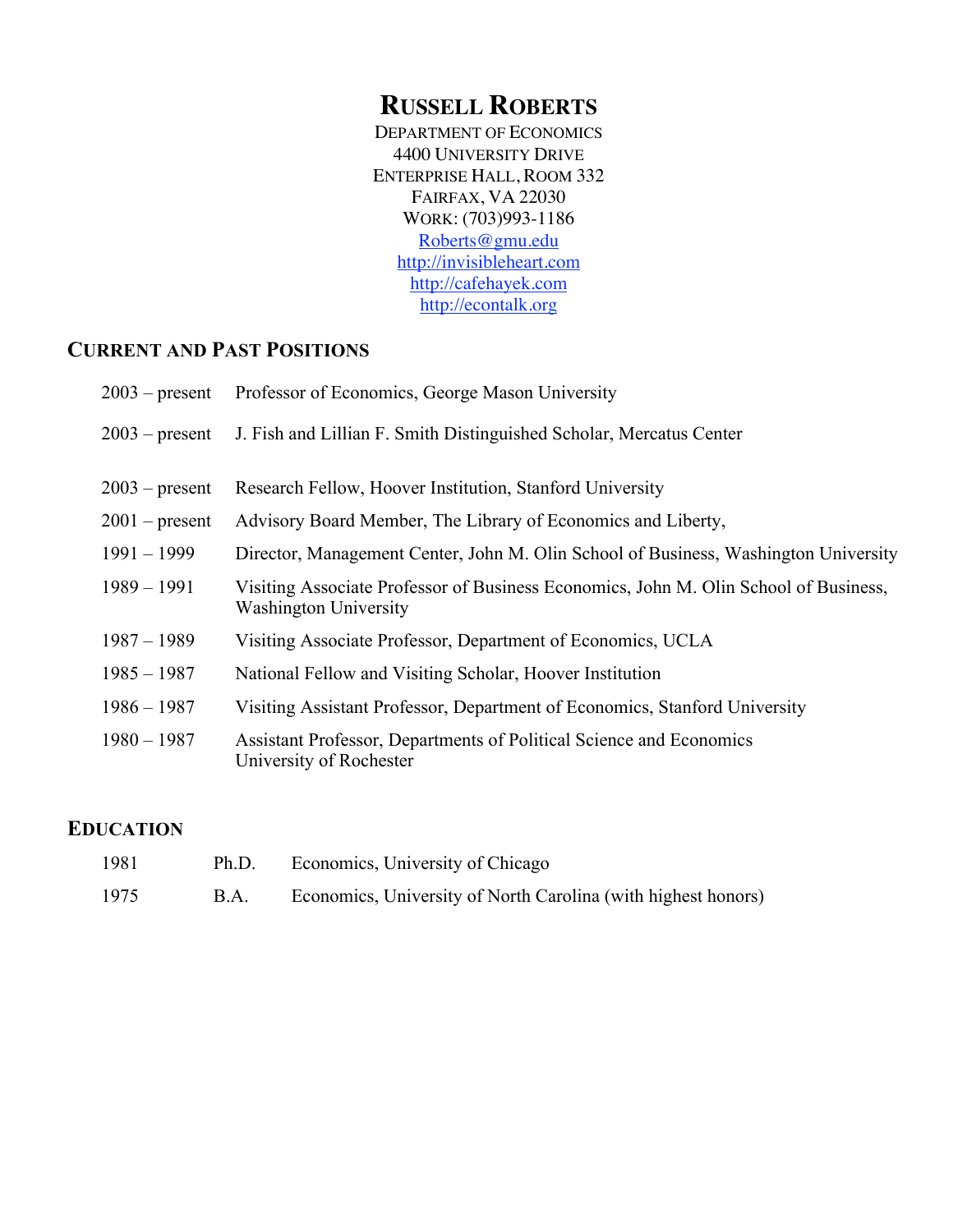### **PUBLICATIONS**

#### **BOOKS**

**The Price of Everything: A Parable of Possibility and Prosperity,** Princeton University Press, 2008

**The Invisible Heart: An Economic Romance** (MIT Press, 2001)

**The Choice: A Fable of Free Trade and Protectionism**, Prentice Hall, 1994 One of the Top Ten Business Books of the Year (**Business Week**); One of the Best Books of the Year (**The Financial Times**), Updated and revised edition, 2001 Third edition, 2003

#### **ACADEMIC ARTICLES AND MONOGRAPHS**

- "Gambling with Other People's Money: How Policy Mistakes Created Perverse Incentives and the Financial Crisis of 2008," Mercatus Center, George Mason University, (forthcoming 2009).
- "How Little We Know" **The Economists' Voice**, Russell Roberts**,** Vol. 6 : Iss. 11, Article 3 (2009).
- "Speaking about Trade to the Open-Minded Skeptic," **Cato Journal**, James A. Dorn, ed., 19, 3 (Winter 2000): 439-448.
- "To Price or Not To Price: User Preferences in Allocating Common Property Resources" in **Political Economy of Customs and Culture: Informal Solutions to the Commons Problem**, Terry Anderson and Randy Simmons, eds., Rowman & Littlefield (1993).
- "When Does a Decrease in a Distortion Increase Welfare?" **Economic Letters** 39 (1992): 37-42.
- "Government Subsidies to Private Spending on Public Goods" **Public Choice** 74 (1992): 133-152.

"Comment" on "Myopic Discounting: Empirical Evidence" by Gordon C. Winston and Richard G. Woodbury in **Handbook of Behavioral Economics**, Volume 2B, Stanley Kaish and Benjamin Gilad, eds., Jai Press, Inc., (1991).

- "Competition in Political and Economic Markets" (with Don Coursey) **Public Choice** 70 (1991): 83-88**.**
- "Comment" on "Keeping the Cost of Living Jewishly Affordable" by Alan Winter in **Jewish Identity in America**, David M. Gordis and Yoav Ben-Horin, eds., Wilstein Institute, Los Angeles, CA., (1991).
- "A Guide to the Pitfalls of Identifying Price Discrimination" (with J. Lott) **Economic Inquiry** 29 (January 1991): 14-23.

"Why Comply: Enforcing Price Controls and Victimless Crime Laws" (with J. Lott) **Journal of Legal Studies** 18 (June 1989): 403-414. Reprinted in **The Economics of Corruption and Illegal Markets** (Gianluca Fiorentini and Stefano Zamagni, eds, (International Library of Critical Writings in Economics, Edward Elgar).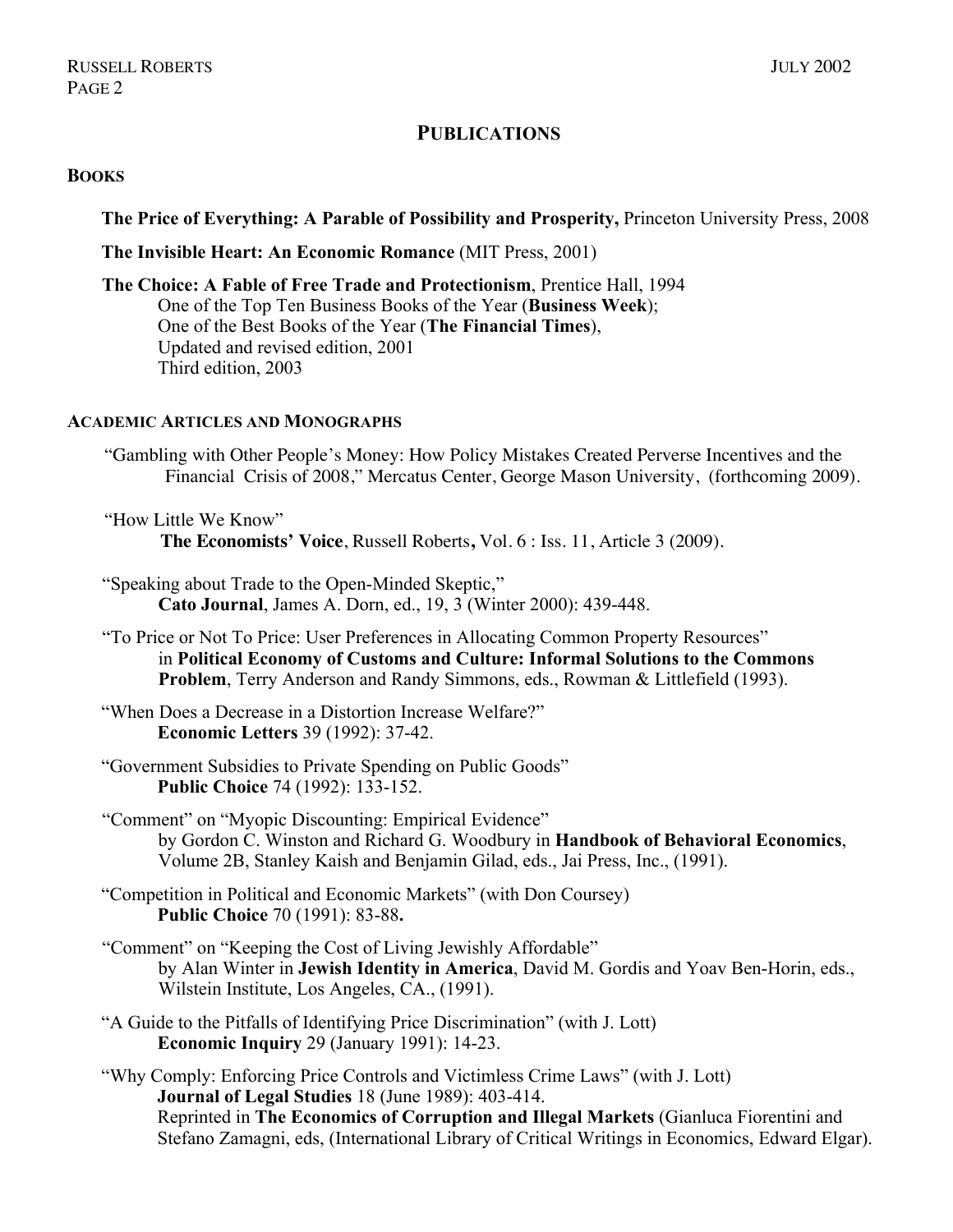- "Improving the Quality and Quantity of Whole Blood Supply: Limits to Voluntary Arrangements" (with Michael Wolkoff) **Journal of Health Politics, Policy and Law** 13 (Spring 1988): 167- 178.
- "Financing Public Goods" **Journal of Political Economy** 95 (April 1987): 420-437.
- Review of *Federal Tax Policy and Charitable Giving* by Charles Clotfelter, **Journal of Economic Literature** (June 1986).
- "A Taxonomy of Public Provision" **Public Choice** 47 (1985): 267-304.
- "Recipient Preferences and the Design of Government Transfer Programs" **Journal of Law and Economics** 28 (April 1985): 27-54.
- "A Positive Model of Private Charity and Public Transfers" **Journal of Political Economy** 92 (February 1984): 136-148.